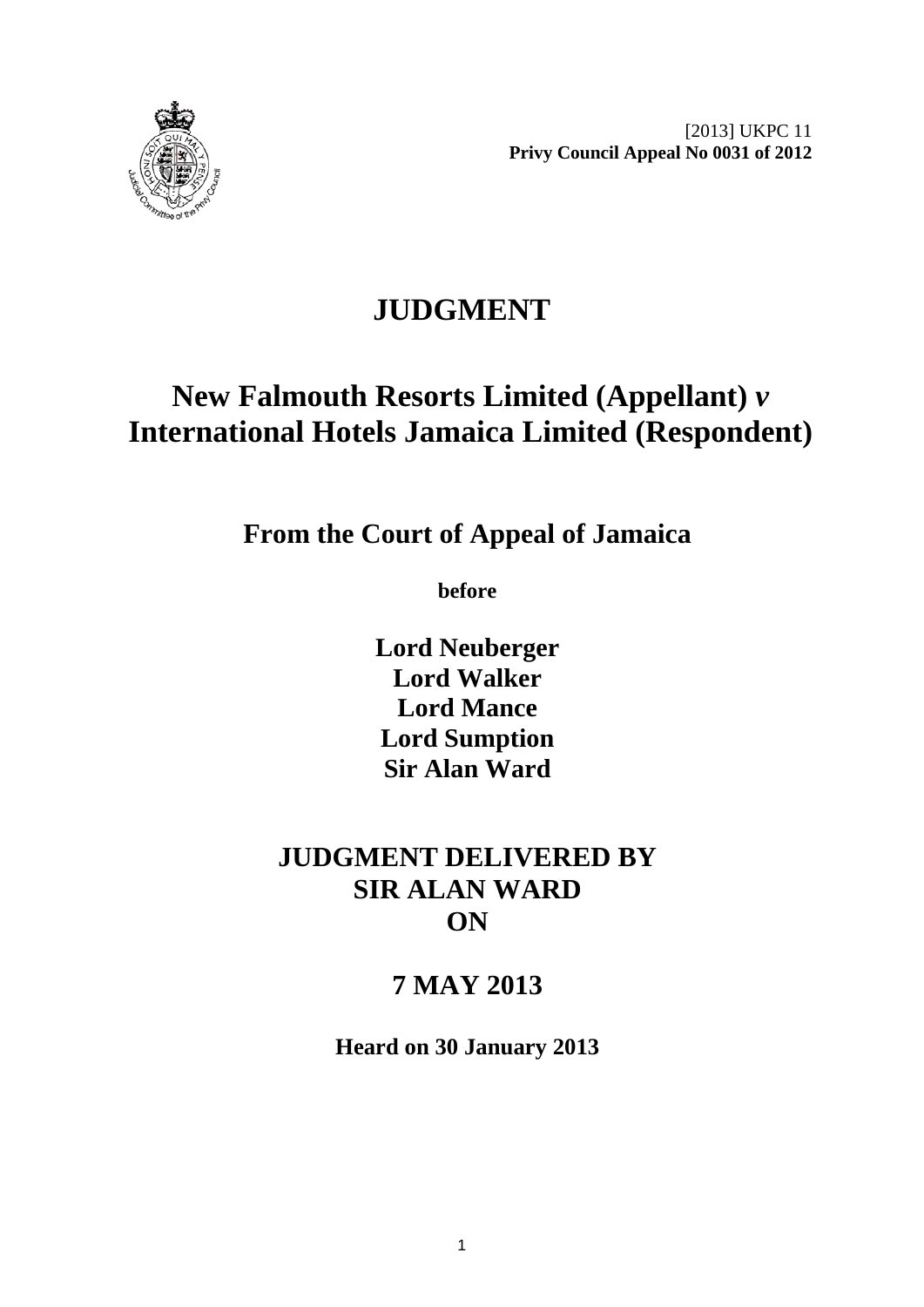Tracy Angus QC Juliet Mair Rose

(Instructed by Harcus Sinclair)

*Appellant Respondent*  Dr Lloyd Barnett Weiden Daley Jamaican Bar Tracey Long Jamaican Bar (Instructed by Charles Russell LLP)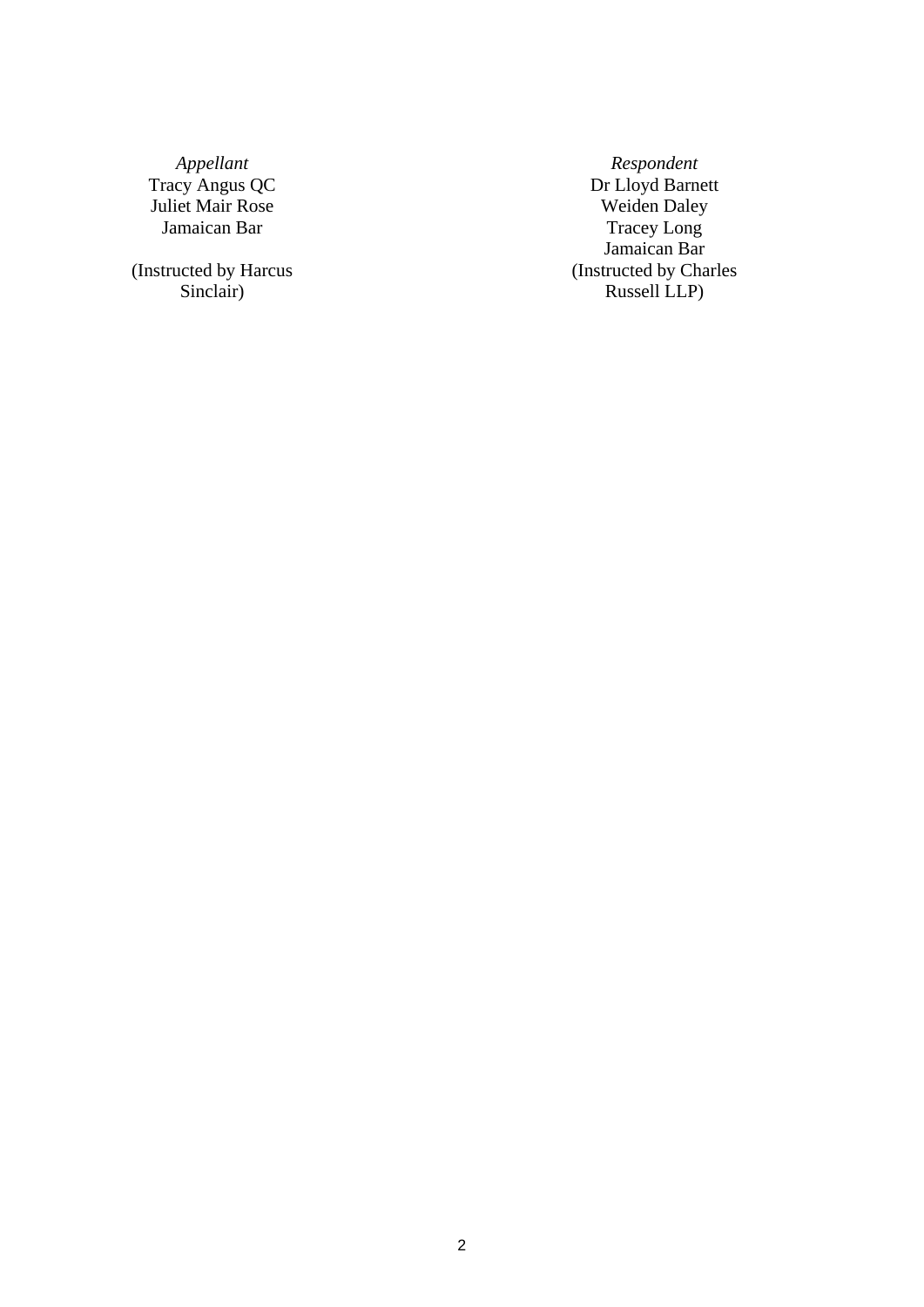#### **SIR ALAN WARD:**

### *INTRODUCTION*

1. This appeal concerns the right to possession of 4 ¾ acres of land known as Lot 3A adjacent to the Starfish Hotel in the parish of Trelawny in Jamaica. The appellant, New Falmouth Resorts Ltd, seeks possession of the land from the respondent, International Hotels Jamaica Ltd, and claims damages for its wrongful use and occupation. On 20th February 2009 Hibbert J sitting in the Supreme Court of Justice of Jamaica in Civil Division held that the appellant's claims must fail and judgment was accordingly entered in favour of the respondent with costs. On 15th April 2011 the Jamaican Court of Appeal dismissed the appellant's appeal with costs but later on 23rd January 2012 granted final leave to appeal to Her Majesty in Council.

#### *The issue in the appeal*

2. It was as long ago as 17th February 1982 that the appellant agreed to sell Lot 3A to National Hotels and Properties Ltd ("NHP") for \$184,000 payable by way of a deposit of \$62,000 with the balance to be paid on completion which was fixed for 31st March 1982. A remarkable feature of the case is that completion has still not taken place. This agreement was signed on the appellant's behalf by John H. Phelan III, ("John"). The central issues which arise on the appeal are whether John was authorised to sign on the company's behalf, alternatively whether the company ratified the agreement on 21st June 1982 at a properly constituted meeting of the board of directors.

#### *The background*

3. Although the issue relates to the validity of the agreement for the sale of the land, the underlying dispute is, and for decades has been, a facet of a long battle that has been waged in a number of actions between Mr James Henry Chisholm ("Mr Chisholm") and John and other members of the Phelan family over control of the appellant company. The company was incorporated in 1967 as a vehicle for the Phelan family who were resident in Texas to conduct real estate business in Jamaica. John was the principal shareholder and he was one of the first directors appointed to the board. Frank Phelan ("Frank") also acquired shares in the company and he was appointed a director on 6th July 1970. A third brother, David, was appointed a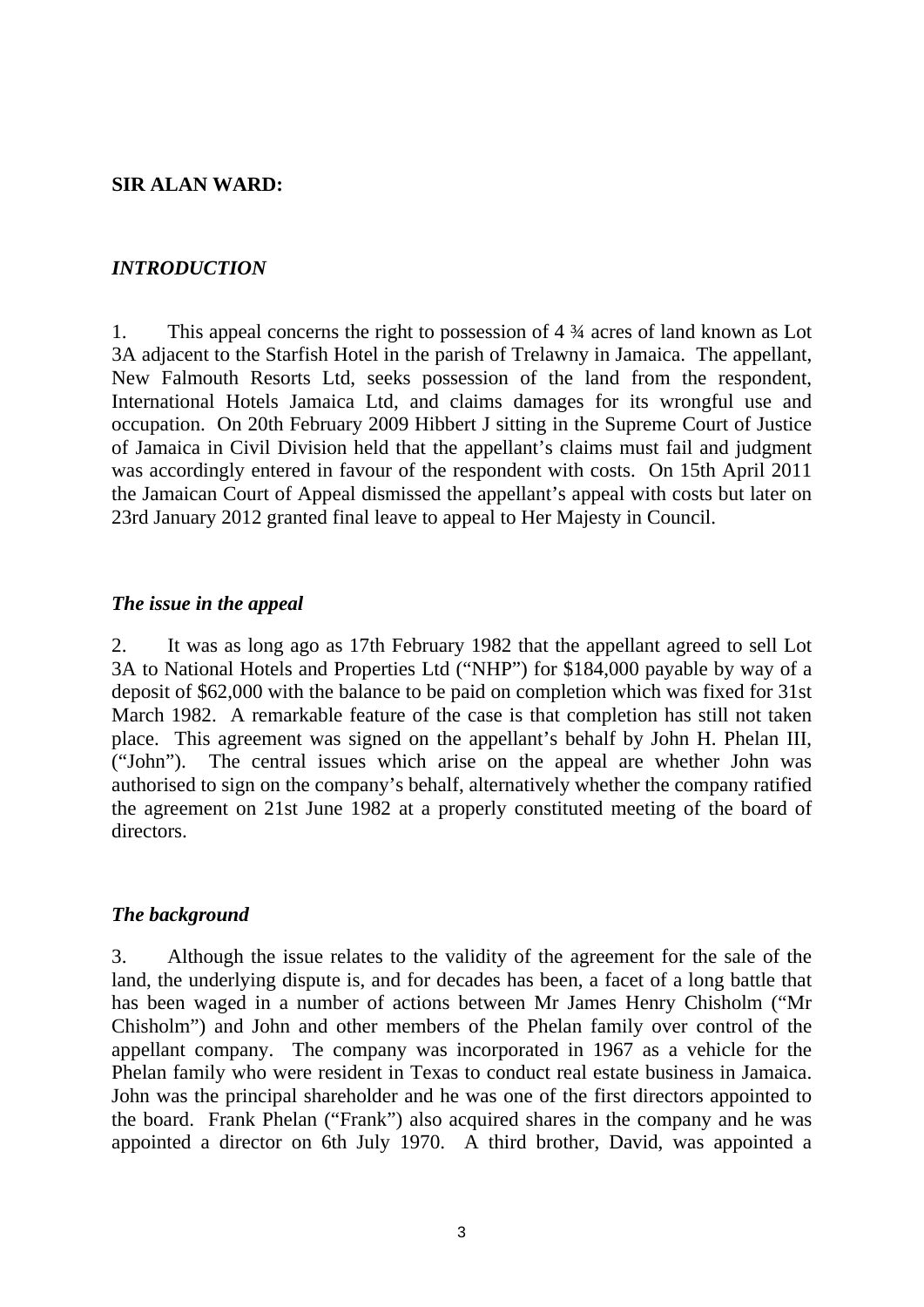director on 26th January 1973 and later became chairman. At that same meeting Mr Chisholm was appointed to the board as managing director.

4. Mr Chisholm's involvement in the company seems to have come about in this way. The company owned large tracts of property in western Jamaica and, in order to develop the land, needed to procure the injection of additional funds to put in the necessary roads, water supply and other infra-structure. The Phelans heard of Mr Chisholm who was an established realtor in Jamaica with connections in the USA, in particular in Florida where he had a licence to engage in real estate business*.* As an inducement for Mr Chisholm to raise the necessary finance, the appellant seems by a letter dated 26th October 1972 to have offered him a 51% shareholding in the company upon his providing the company with a loan commitment for \$1 million to provide the working capital for the development of the lots in the first phase. It was also suggested that on payment of the sum of \$10,000 Mr Chisholm would take over management of the project as managing director. He was accordingly appointed to the board as manager on 26 January 1973 at the same meeting when David was appointed. He is now in control of the company: indeed he describes it as "my company".

5. John was adjudged bankrupt by an order of the United States Southern District Court for Texas on 12th July 1972 but discharged from bankruptcy by a later order of the same court made on 30th October 1974. By virtue of article 97 of the Articles of Association the office of the director shall be vacated if he becomes bankrupt. In any event, John admitted in evidence in one of the rounds of litigation involving these protagonists that he had resigned as a director of the company during the course of 1971 and that he had "thereafter had no dealings with the company as a director or other officer thereof till after I had been discharged from bankruptcy". Whether or not he was ever validly reappointed is a matter of dispute in this appeal.

6. The Trelawny Beach Hotel, later known as the Starfish Hotel, was built on land adjacent to Lot 3A. NHP had purchased the Trelawny Beach Hotel in 1978. At the time of the purchase and for many years thereafter, it was thought that Lot 3A upon which the hotel tennis courts were situated formed part of the land that had been acquired by NHP. However, in 1981 at a time when NHP was considering a sale of the hotel it was discovered that Lot 3A was not in fact part of the hotel property but was still owned by the appellant. Contact was accordingly made with the appellant and Mr Moses Matalan acting for NHP had some negotiations with Mr Chisholm for the purchase of Lot 3A for \$184,000. In Mr Chisholm's absence the appellant's attorney, Mrs Brown Young, prepared an agreement of sale and Mr Rodney signed it on behalf of NHP. Mr Chisholm refused to sign because he believed the land was subject to a lease with an option to renew and to purchase. He also considered that the offer was far too low. It seems, however, that John then entered into discussion with NHP regarding the sale. Mr Chisholm became aware of these negotiations. He had also been informed that John and Frank had purported at a board meeting of the company held on 24 November 1981 to appoint John as managing director and to dismiss him, Mr Chisholm. He wrote to NHP on 12th January 1982 informing them that he was "the appointed legal Managing Director" and shareholder of the company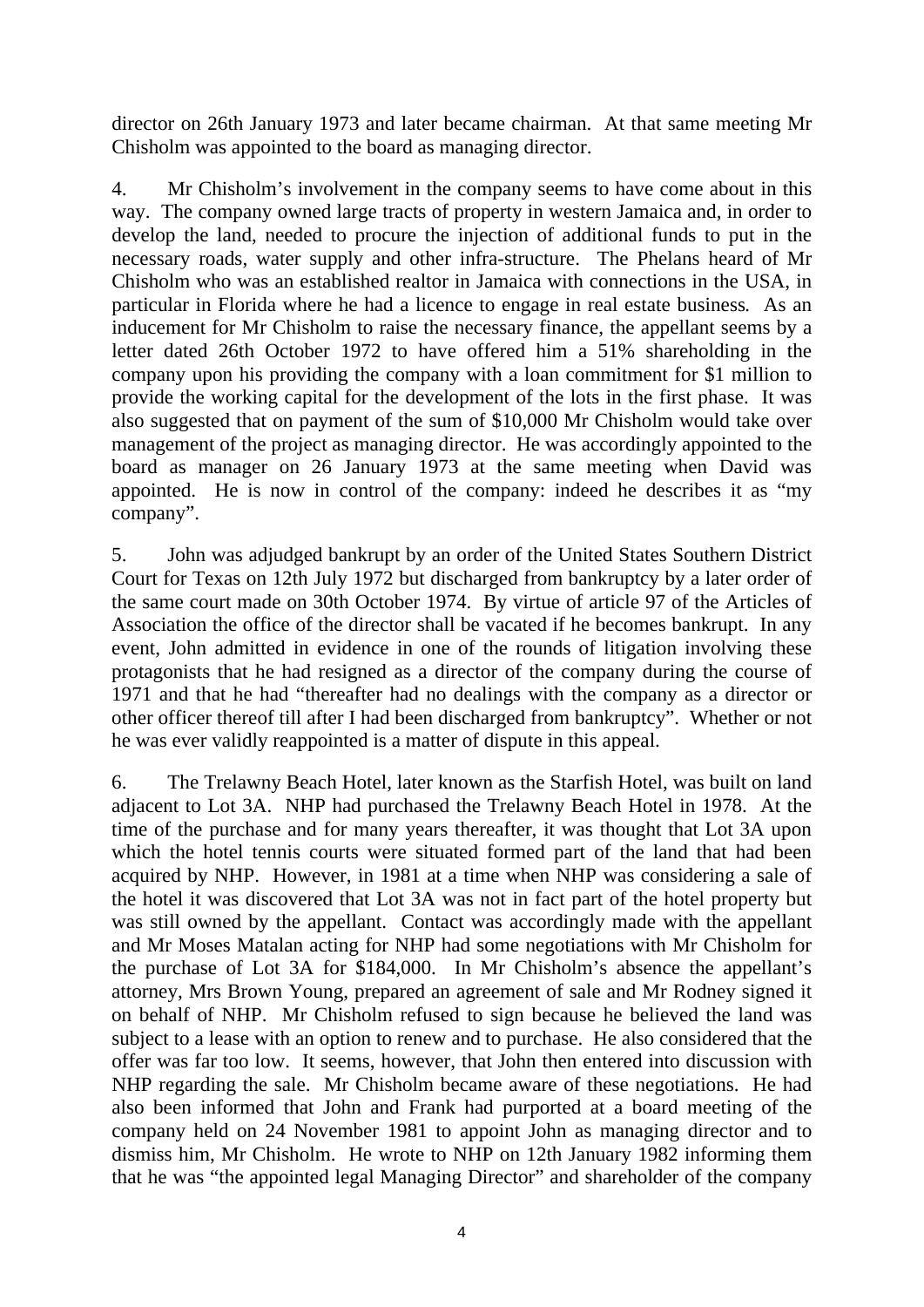and that John and Frank were not shareholders or directors and that NHP should not negotiate with them for the purchase of Lot 3A. What action, if any, NHP took after receipt of that letter is not clear. It seems that Mr Vincent Chen, an attorney-at-law and partner in the firm of Clinton Hart & Co, representing, or purporting to represent, the appellant, prepared an agreement in almost identical terms to Mrs Brown Young's whereby the appellant agreed to sell and NHP to purchase Lot 3A for the sum of \$184,000 payable by way of a deposit of \$62,000 on the signing of the agreement and the balance on or before 31 March 1982. John signed this agreement on 17 February 1982, giving no indication of the capacity in which he signed on the company's behalf nor of the position he held in the company. It is the validity of this agreement that lies at the heart of this appeal.

7. When completion did not take place as scheduled, Mr Chen, who under the terms of the agreement had carriage of the sale, wrote to NHP's attorneys informing them that: "We have consulted with Mr John Phelan, the Managing Director and duly authorised agent of the company who has authorised us to advise you that your client may take possession of the land purchased under the Agreement for Sale." NHP continued in occupation. In due time a sewage treatment pond and treatment plant was built on part of the land beyond the tennis courts. By a deed of assignment dated 20th December 1989 NHP assigned the agreement to Linval Ltd which in turn assigned the agreement to the respondent on 22nd May 2000.

8. A judgment of Edwards J in other litigation cleared the way for the appellant to give good title to the purchaser and in August 2001 the respondent requested the appellant to take immediate steps to bring the agreement to completion by the execution of a transfer of Lot 3A in the respondent's favour in exchange for the balance of the purchase price net of the deposit of \$62,000 due to the appellant under the agreement. Mr Chisholm, describing himself as "chairman and managing director" of the appellant asserted in response that neither the appellant nor "its legally appointed managing director from January 1973" was a party to "any purported agreement of sale" to NHP. As a result there was more litigation, this time a claim by the respondent against the appellant for specific performance of the agreement. In its defence to that claim the appellant challenged John's authority to sign the agreement as well as the efficacy of the chain of assignments pursuant to which the respondent claimed to be entitled to maintain the action against the appellant. There is, therefore, an obvious overlap between the issues in that suit and this claim and, as the Court of Appeal observed, it is not at all clear, and no reason was given, as to why that action had not been brought on for trial.

9. This claim for possession commenced on 24th October 2002 after the appellant served notice to quit. The defence pleaded the respondent's entitlement to be registered as the proprietor of the land by virtue of the agreement of 17th February 1982, the benefit of which had been assigned to the respondent as set out above. By an amendment the respondent alleged that as it and its predecessors had been in continuous possession of the land since 1982, the appellant was barred by section 3 of the Limitation of Actions Act from bringing any action for the recovery of the land and that any right or title to the land had been extinguished by section 30 of that Act.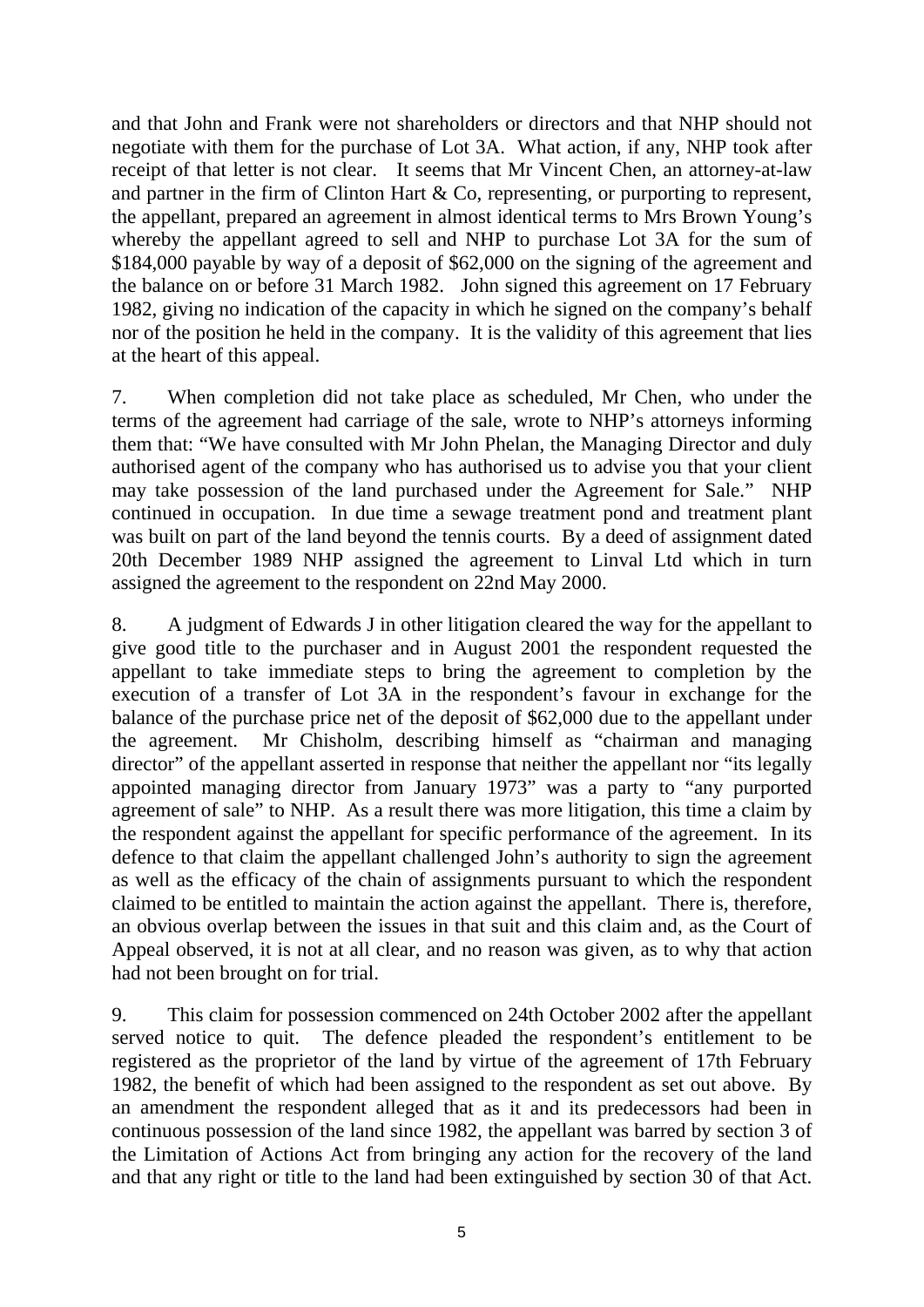Another curiosity of this litigation is that no reply was filed but in its pre-trial memorandum the appellant indicated that it would contend that the respondent was not entitled to rely on the agreement because at the material time John was not authorised to sign any agreement on the appellant's behalf, that the agreement was statute barred and that the respondent was not a proper assignee of NHP.

10. The trial was before Hibbert J for 5 days in July and 4 days in November 2006 and a day in January and February 2007. Hibbert J gave judgment on 20th February 2009. He concluded that:

"The evidence presented to the Court, particularly the contents of the Annual Returns made to the Registrar of Companies and the minutes of the meetings of the Board of Directors clearly demonstrates that at the time of the agreement for sale, John Phelan III was regarded by N.F.R. as a director of the company."

He held further that even if there was a defect in the appointment or qualification of John Phelan III the acts of a director or manager were nonetheless valid notwithstanding any defect that might afterwards be discovered in his appointment or qualification by virtue of section 172 of the Companies Act 1965. He concluded:

"Moreover, I am of the opinion that the ratification of the Agreement for Sale at the meeting of the Board of Directors held on 21st June 1982 should lay to rest any question as to the validity of the Agreement for Sale."

He was satisfied that the agreement had been validly assigned. He dismissed the argument that the respondent was affected by laches and he accordingly found that the respondent was not a trespasser but was entitled to possession.

- 11. Four issues were raised in the appeal to the Court of Appeal:
	- i) the validity of the agreement;
	- ii) the effect of the assignments;
	- iii) the position of the respondent as occupiers of Lot 3A; and
	- iv) the question of laches and limitation.

The Court of Appeal held that the assignments were valid, that the respondent was not a trespasser, that limitation had not been pleaded by either party so it was not clear how it would arise on the facts of this case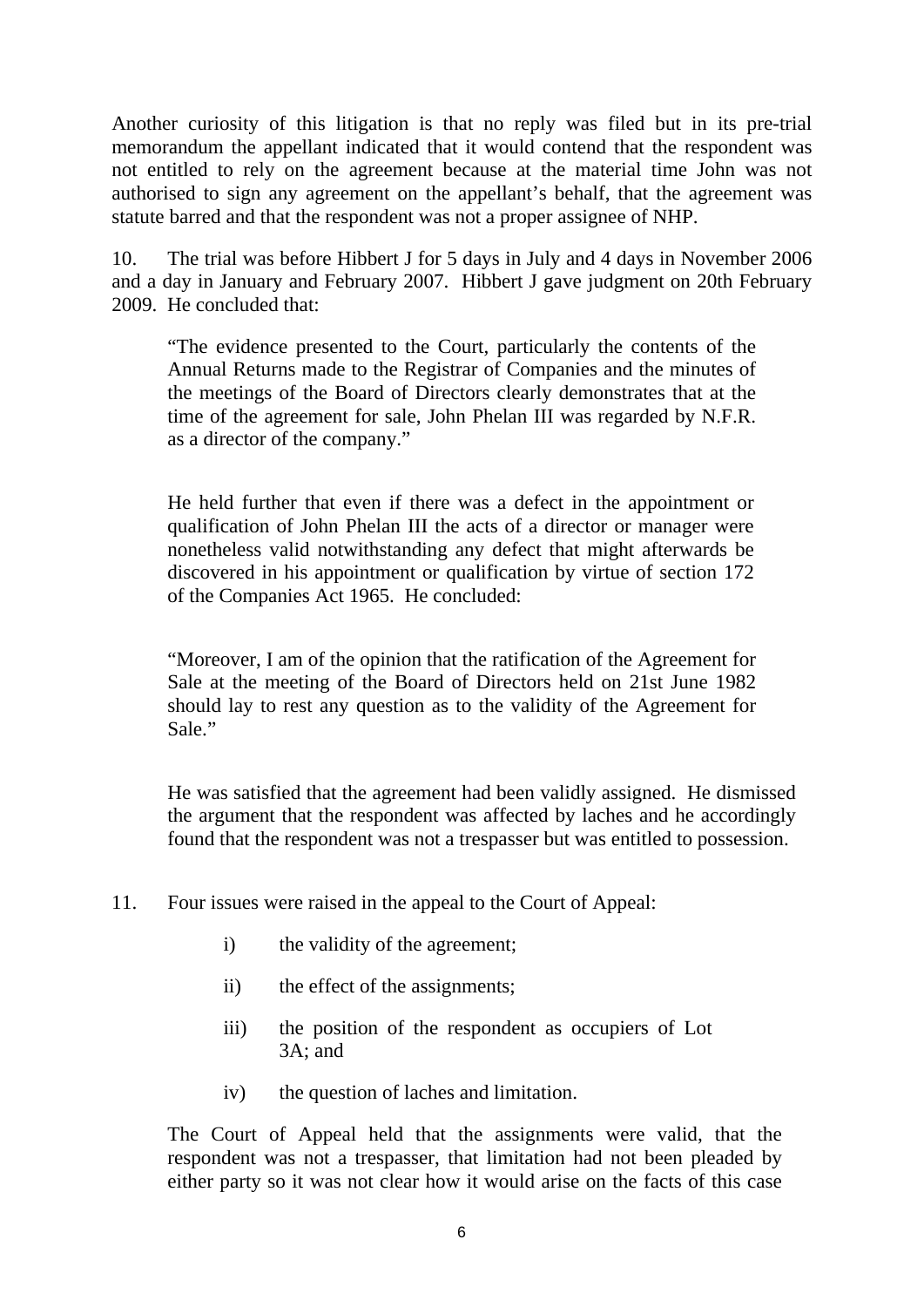and that there was no basis for the appellant's "distinctly obscure statement … that "the purchaser is guilty of laches, and the contract would be outside the limits permitted by the statute of limitations"."

12. Morrison JA giving the lead judgment with which Panton P and Phillips JA agreed, held at [36]:

"Although the evidence does not point directly to his [John's] reappointment as a director, there was, it seems to me, considerable evidence to suggest that, by the time of the signing of the agreement in 1982, Mr Phelan was regarded, treated and held out by NFR as a director of the company."

As for the argument that section 172 served to validate John's acts, he held:

"[40] In the instant case, there being no evidence whatever of any purported (or defective) reappointment of Mr Phelan as a director in the post-1974 period, I therefore agree with Miss Davis [counsel for the appellant] that section 172 cannot apply in these circumstances."

But that was not the end of the matter because:

"[44] … by its representation to the world at large in the successive annual returns filed with the Registrar of Companies that Mr Phelan was a director of NFR during the relevant period, the company is estopped from denying to IHJ that he had the authority to enter into the agreement on behalf of the company."

Finally, he agreed with Hibbert J's conclusion that:

"[46] … The actions of Mr Phelan were validly ratified and the agreement properly approved by the Board at its meeting of 21st June 1982."

The appeal was dismissed accordingly.

*The issues on this appeal*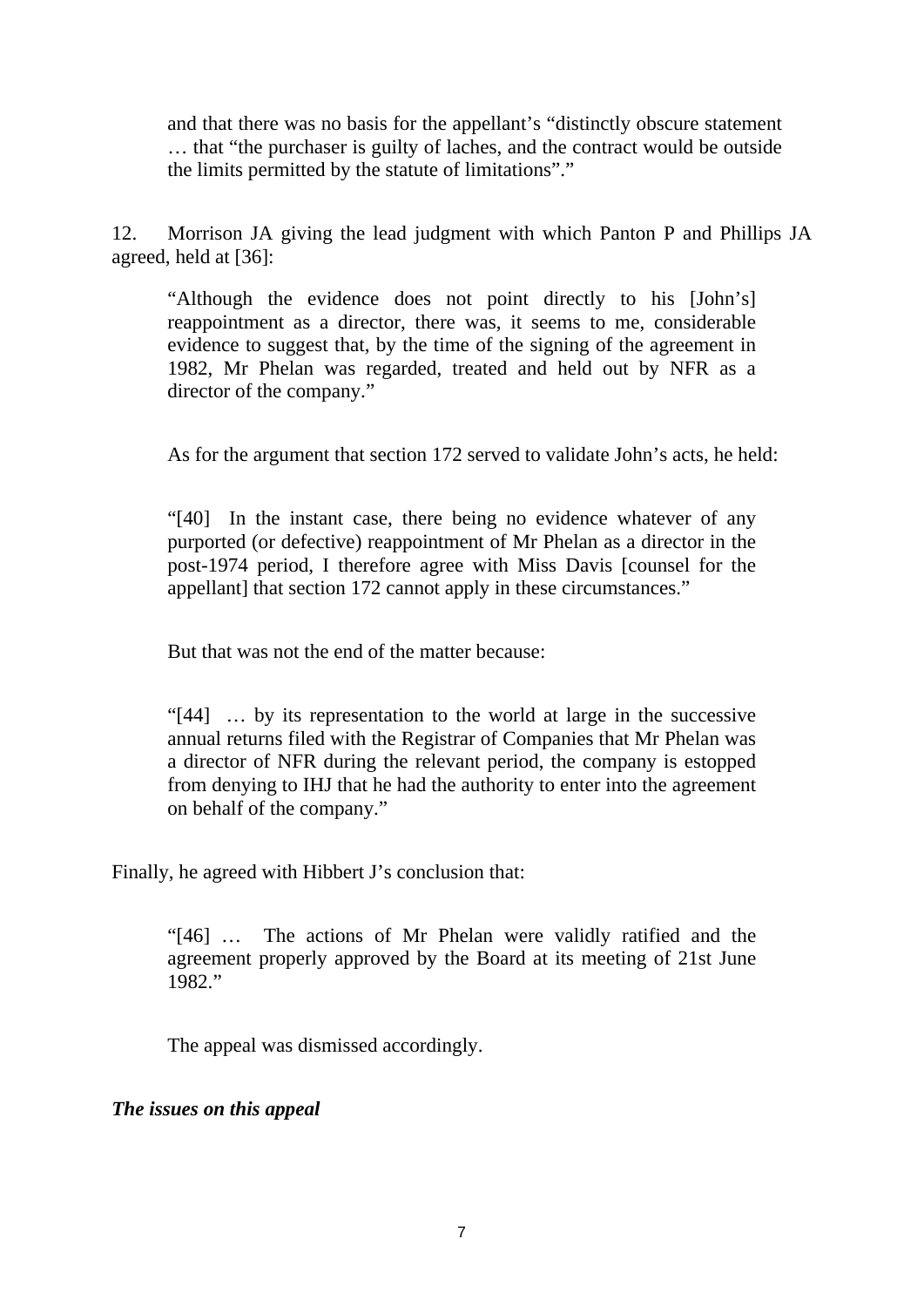13. Much of what was in dispute has fallen by the wayside during the long progress of this case through the courts. All that is left are the issues of John's authority to enter into a contract of sale; alternatively the issue of ratification.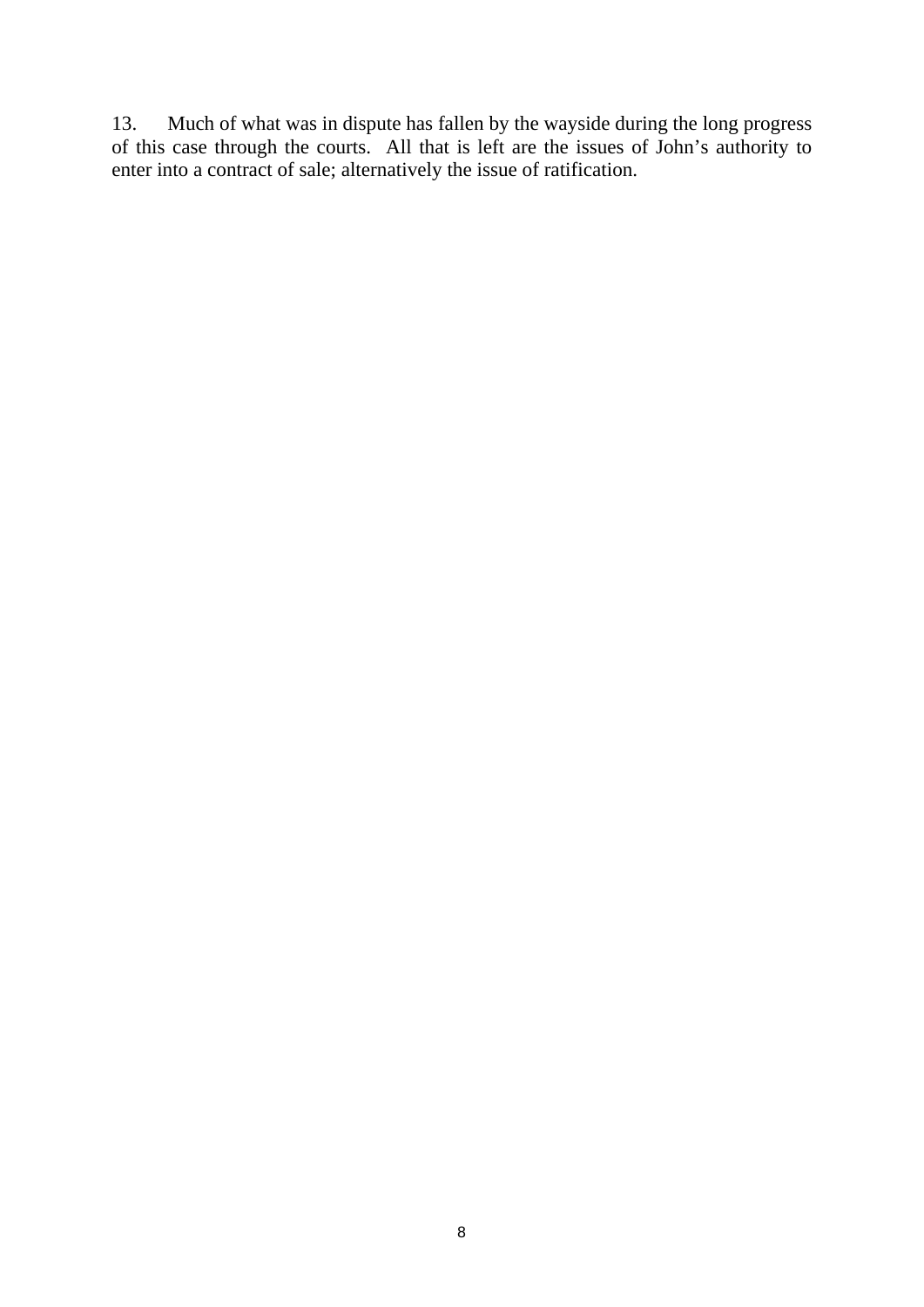## *Authority*

14. To quote Diplock LJ from his seminal judgment in *Freeman & Lockyer v Buckhurst Park Properties (Mangal) Ltd* [1964] 2 QB 480, 502:

> "It is necessary at the outset to distinguish between an 'actual' authority of an agent on the one hand, and an 'apparent' or 'ostensible' authority on the other. Actual authority and apparent authority are quite independent of one another. Generally they co-exist and coincide, but either may exist without the other and their respective scopes may be different."

#### *Did John have the actual authority of the company to act on its behalf?*

15. A concise description of actual authority is given by Lord Denning MR in *Hely-Hutchinson v Brayhead Ltd* [1967] 1 QB 549, 583:

"… actual authority may be express or implied. It is *express* when it is given by express words, such as when a board of directors pass a resolution which authorises two of their number to sign cheques. It is *implied* when it is inferred from the conduct of the parties and the other circumstances of the case, such as when the board of directors appoint one of their number to be managing director. They thereby impliedly authorise him to do all such things as fall within the usual scope of that office."

16. Article 87 of the Articles of Association of the company provides that the business of the company shall be managed by the directors but under article 118 the directors may entrust to or confer upon a managing director all or any of the powers exercisable by them. In considering whether or not John had any *express* authority, it does not much matter whether or not he was a director since an ordinary member or employee of the company may be expressly authorised by the board or the managing director to transact company business, even to enter into a contract for the sale of the company's land. There is, however, no evidence whatsoever that John was given any such express authority pursuant to any resolution passed by the board.

17. He may have had implied authority if he were, as he said he was, the duly appointed managing director of the company as at 17th February 1982 when he signed the agreement on the company's behalf. Leaving aside for the moment the question whether he was duly re-appointed a director of the company after his bankruptcy, he was not its managing director as at that time. That office was held by Mr Chisholm who was appointed on 26th January 1973 when Mr Charles Swann was relieved of his duties as manager and it was decided to appoint Mr Chisholm as manager of the company with immediate effect. At a meeting of the directors held on 22nd February 1973 it was resolved: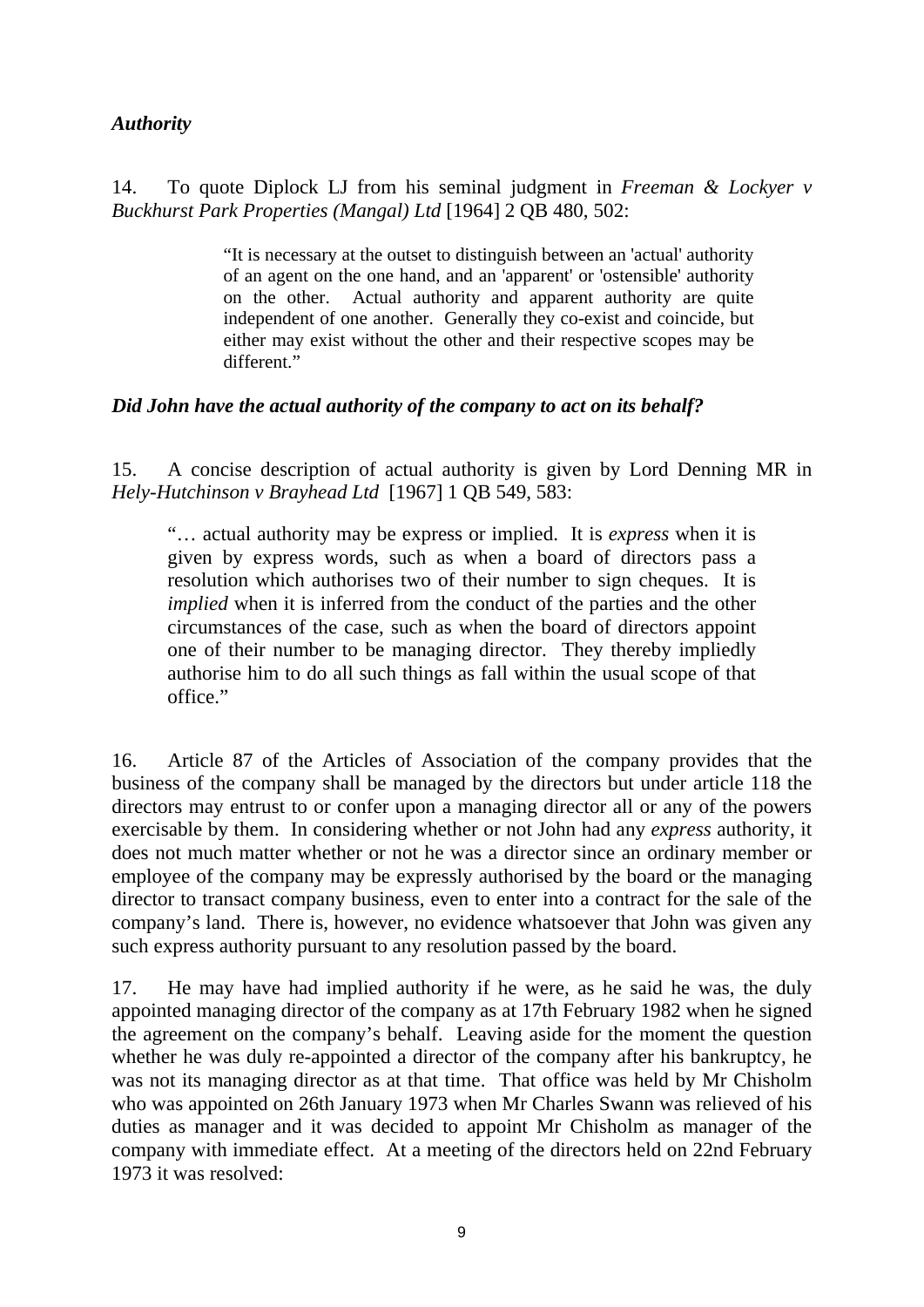"8. … that the managing director of New Falmouth Resorts Ltd, Mr J. Henry Chisholm, shall have the absolute authority of his Co-Director/Directors and the company as from the date of this meeting to:-

> (a) Sign Contracts and Transfers for the purchase of real estate, for the company and for the sale of real estate owned by the company. …

11. … Mr J. Henry Chisholm shall have the absolute authority as from the date of this meeting to carry negotiations for the sale of real estate and other assets owned by the company, determine the sale price thereof and pay commissions thereon, for and on behalf of the company."

It is convenient now to note that at that meeting David was elected chairman and it was resolved that he should have:

"the absolute Authority of his Co-Director/Directors and the company as from the date of this meeting to remove the Managing Director of New Falmouth Resorts Ltd without any prior notice; if, the Managing Director fails to carry out satisfactorily the duties as Managing Director, and to immediately appoint a successor."

18. By virtue of article 116 of the Articles of Association a director appointed to the office of Managing Director would not, whilst holding that office, be subject to retirement by rotation or to be taken into account in determining the rotation of retirement of other directors. His appointment would, however, be determined automatically if he ceased from any cause to be a director.

19. The annual return for the company made up to 24th October 1972, i.e. before Mr Chisholm was appointed, was filed on 10th February 1973 but thereafter there is a woeful failure to comply with the company's obligations to file returns and absent any evidence that he had ceased to be a director, it must be assumed that Mr Chisholm continued in office as the company's managing director.

20. A handwritten document entitled "Minutes of the Board Meeting of November 24th 1981 between Frank D. Phelan and John H. Phelan III" may be some evidence to the contrary. That document records that:

"We have decided to appoint John H. Phelan III managing director of New Falmouth Resorts Ltd. Mr Jim Chislom (sic) is not any longer with the above mentioned company."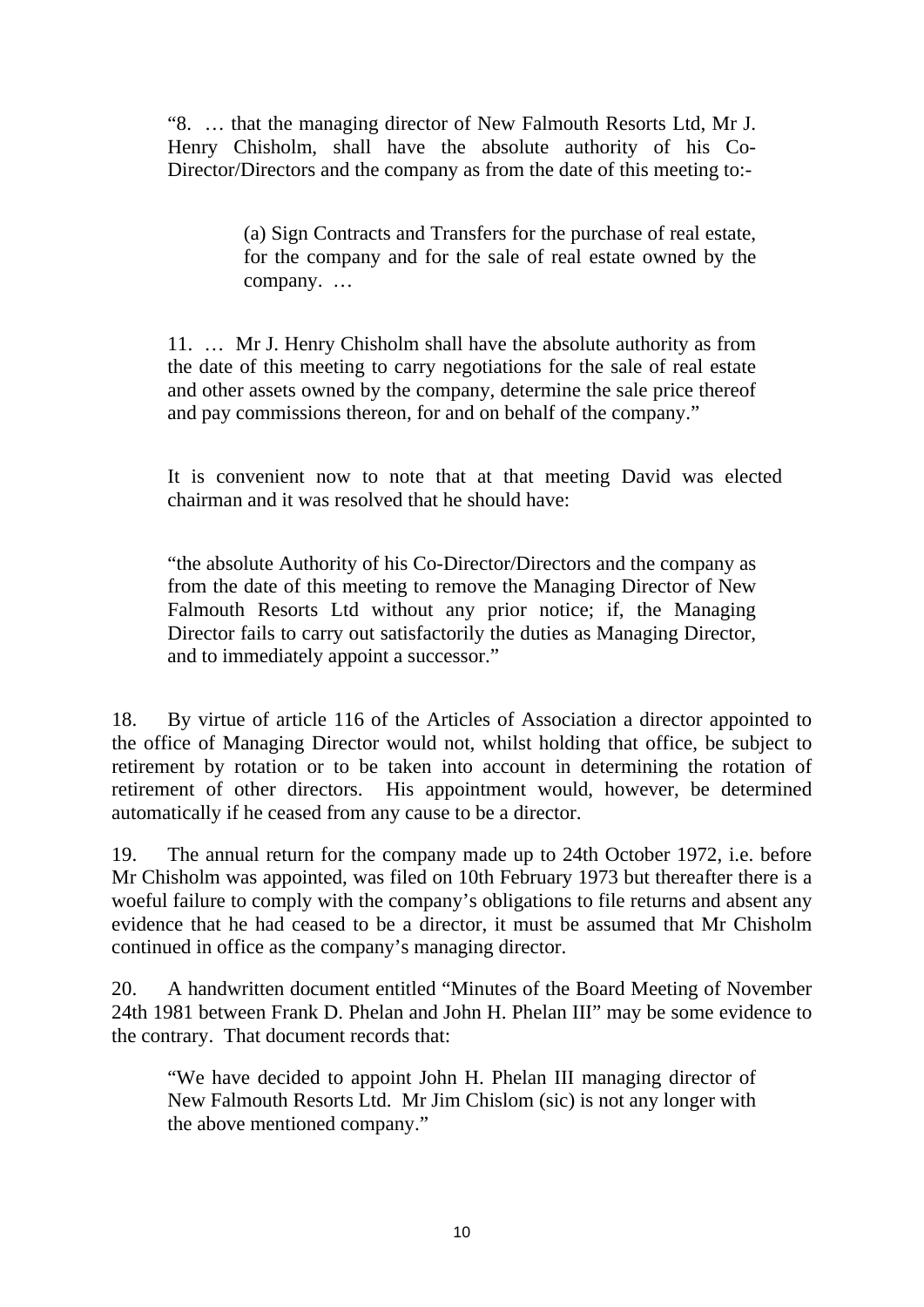The document appears to have been signed by John and Frank. It certainly suggests that the company had been treating him as the Managing Director at that time but in other respects it is a document of questionable validity. At a meeting of the Board held on Monday June 21st, 1982 under the heading "Minutes of Last Meeting" the chairman, David, sought to obtain confirmation of the "Directors' meeting held on November 24th 1981" but the minutes then record that "Mr Chisholm raised objections and the chairman withdrew his request. The minutes of May 28th 1976 were taken by the meeting as the last properly constituted minutes of the company." In the light of those minutes, the purported dismissal of Mr Chisholm can be ignored. The minutes of the meeting of 21 June were signed by David as chairman but there is another document where each of David, John, Frank and Mr Chisholm signed above their typed name and the word "director" was then written alongside their signature. The document states that:

"the undersigned being directors of New Falmouth Resorts Limited do hereby waive all requirements as to the length of time for the holding of a Directors' Meeting and all formalities in relation to the giving of notice in respect of the said meeting" [to be held on 21st June 1982].

21. At that meeting it was resolved by three votes to one, Mr Chisholm being the dissenting voter, that John be appointed managing director "as of November 24th 1981, the date when Mr James H. Chisholm was dismissed from the post." The retrospective effect of that resolution will be discussed in due time when ratification is considered. The important point is that the minutes acknowledge that it was Mr Chisholm who was in fact in office as Managing Director when the agreement of sale was signed in February 1982, not John.

22. John may have described himself in the negotiations for the sale as managing director but his own assertion cannot confer authority on him: it is the board's actions which give rise to the necessary implication. There is no evidence that Mr Chen, the attorney, was authorised to describe John as the managing director when later giving the licence to occupy. In those circumstances, it is impossible to see how John could claim to be clothed with implied actual authority to sign the agreement of sale.

## *Did John have ostensible authority?*

23. The judgment of Diplock LJ in *Freeman & Lockyer* has stood the test of time. He said at 503-505:

"'apparent' or 'ostensible' authority … is a legal relationship between the principal and the contractor created by a representation, made by the principal to the contractor, intended to be and in fact acted upon by the contractor, that the agent has authority to enter on behalf of the principal into a contract of a kind within the scope of the 'apparent' authority, so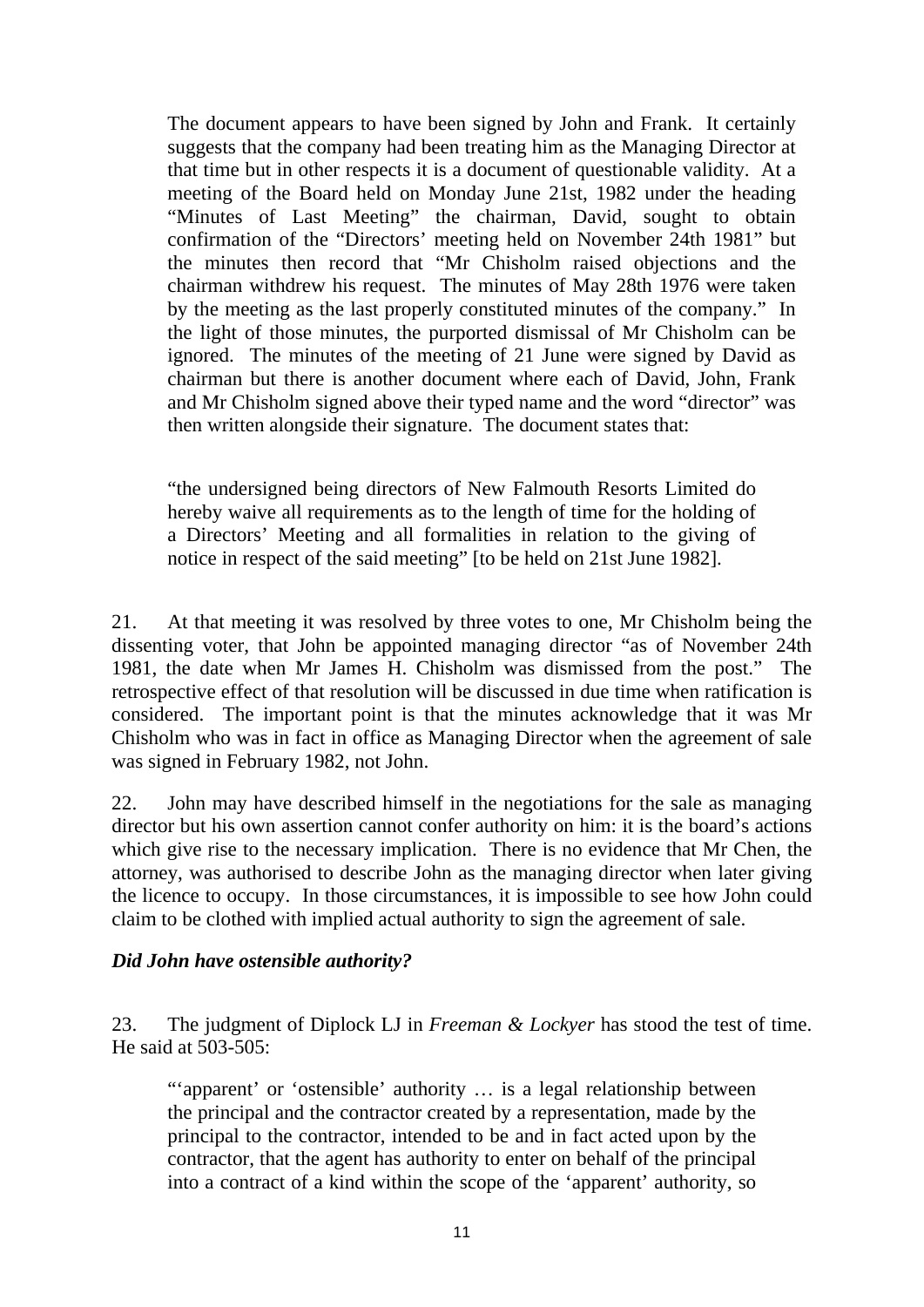as to render the principal liable to perform any obligations imposed upon him by such contract. … The representation, when acted upon by the contractor by entering into a contract with the agent, operates as an estoppel, preventing the principal from asserting that he is not bound by the contract. …

The representation which creates 'apparent' authority may take a variety of forms of which the commonest is representation by conduct, that is, by permitting the agent to act in some way in the conduct of the principal's business with other persons. By so doing the principal represents to anyone who becomes aware that the agent is so acting that the agent has authority to enter on behalf of the principal into contracts with other persons of the kind which an agent so acting in the conduct of his principal's business has usually 'actual' authority to enter into. ...

The commonest form of representation by a principal creating an 'apparent' authority of an agent is by conduct, namely, by permitting the agent to act in the management or conduct of the principal's business. Thus, if in the case of a company the board of directors who have 'actual' authority under the memorandum and articles of association to manage the company's business permit the agent to act in the management or conduct of the company's business, they thereby represent to all persons dealing with such agent that he has authority to enter on behalf of the corporation into contracts of a kind which an agent authorised to do acts of the kind which he is fact permitted to do usually enters into in the ordinary course of such business. The making of such a representation is itself an act of management of the company's business. Prima facie it falls within the 'actual' authority of the board of directors, and unless the memorandum or articles of the company either make such a contract ultra vires the company or prohibit the delegation of such authority to the agent, the company is estopped from denying to anyone who has entered into a contract with the agent in reliance upon such 'apparent' authority that the agent had authority to contract on behalf of the company."

24. There was nothing on the face of the contract for sale to indicate what position John held in the company. He was certainly not held out as the managing director. Hibbert J found and the Court of Appeal accepted that there was considerable evidence to suggest that by the time of the signing of the agreement in 1982 John was "regarded, treated and held out by NFR as a director of the company". He was named as a director in the 1972 annual return even though his own evidence was that he resigned in 1971 but no further return was filed until the annual return was made for the year ending 31st December 1981. He was named as a director in that return and again in the return for the year ending 31st December 1982. The Court of Appeal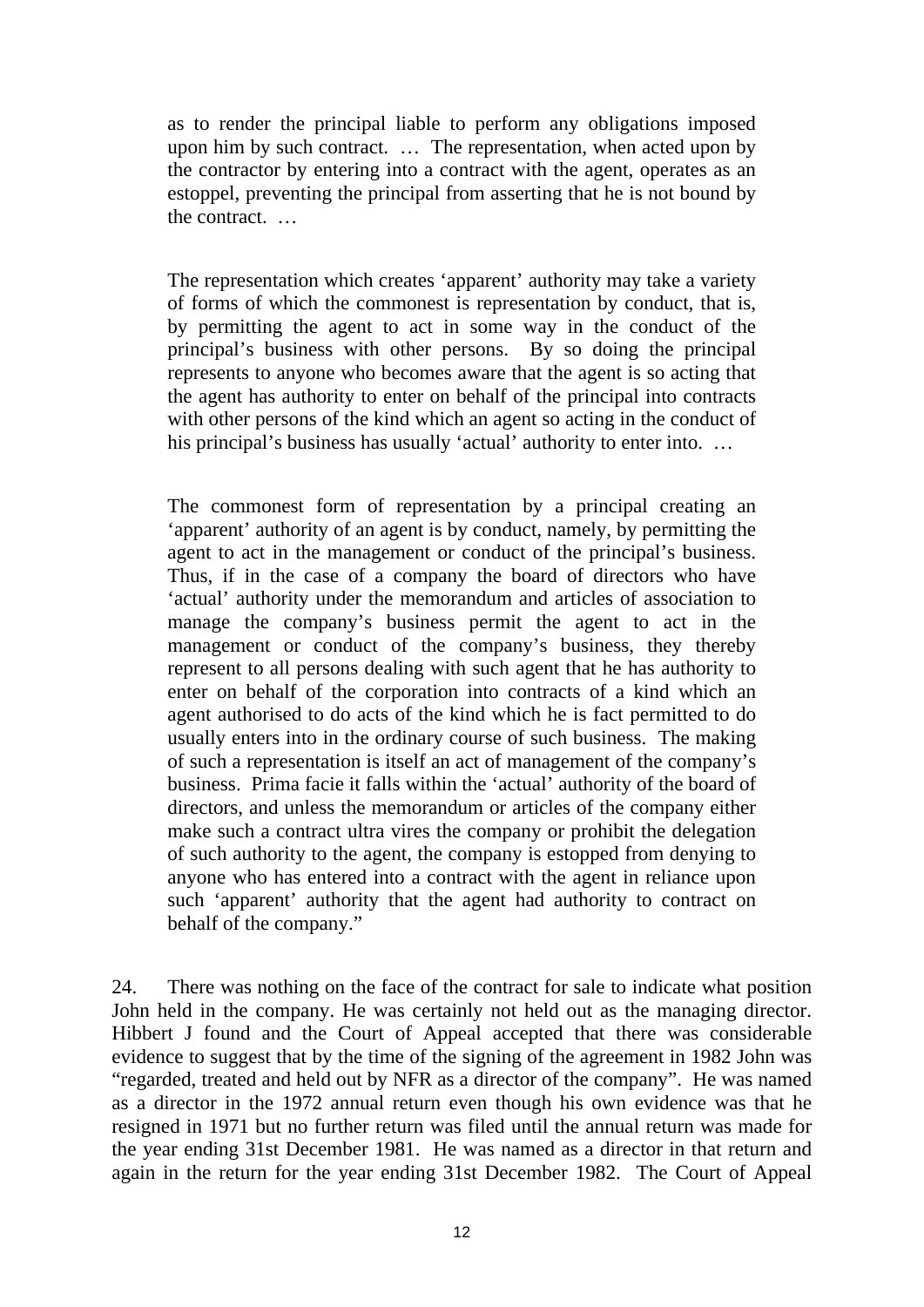relied on those returns to justify their conclusion that he was a director during the relevant period and so the company was estopped from denying that he had authority to enter into the agreement. The difficulty about that conclusion is that the 1981 and 1982 returns were not filed until 7th February 1992, a decade and more after the contract was made. The representations contained in those late returns could not have been made with the intention that they be acted upon or that they were in fact acted upon by the purchaser. Mr Chisholm's letter denouncing John may be another reason, not discussed in the courts below, for doubting whether NHP relied on John's assertions that he was the true managing director. There is no other conduct other than the returns for 1981 and 1982 capable of constituting the representation by the company necessary to create some apparent authority vesting in John as a mere director to enter into contracts on the company's behalf.

25. There is, moreover, an even more fundamental hurdle to overcome. As set out above, John on his own admission ceased to be a director in 1971. He was made bankrupt in 1972 with the consequence that he was disqualified from holding office. He was discharged from bankruptcy in 1974 but there is absolutely nothing to show that he was re-appointed except for his signing the dubious minute in November 1981 and his attending the important meeting in June 1982 and signing in as "Director". There is nothing to show when or by whom he was re-elected. The Court of Appeal was, therefore, correct in concluding that there was "no evidence whatever of any purported (or defective) reappointment of Mr Phelan as a director in the post-1974 period." Section 172 of the Companies Act 1965, which was in force at the time, to the effect that "the acts of a director or manager shall be valid notwithstanding any defect that may afterwards be discovered in his appointment or qualification" cannot rescue John because the section "cannot be utilized for the purpose of ignoring or overriding the substantive provisions relating to such appointment", per Lord Simonds in *Morris v Kanssen* 1946 A.C. 459, 472. The Court of Appeal was right to conclude that where "the evidence pointed to non-appointment of the affected persons as directors, rather than to a defective appointment," then section 172 could not be prayed in aid to validate their appointments.

26. In those circumstances, it cannot be said that John had ostensible authority to bind the company.

## *Did the company, nevertheless, ratify the sale?*

27. At the crucial meeting of the Board on June 21st 1982 the sale of the land to National Hotels and Properties came up for discussion and Mr Chen, attorney-at-law, who was representing the Phelan family confirmed that there was a sale agreement signed by John. The minutes of the meeting record:

"The meeting at three to one voted to approve the following resolution moved and seconded by Messrs David and Frank Phelan respectively.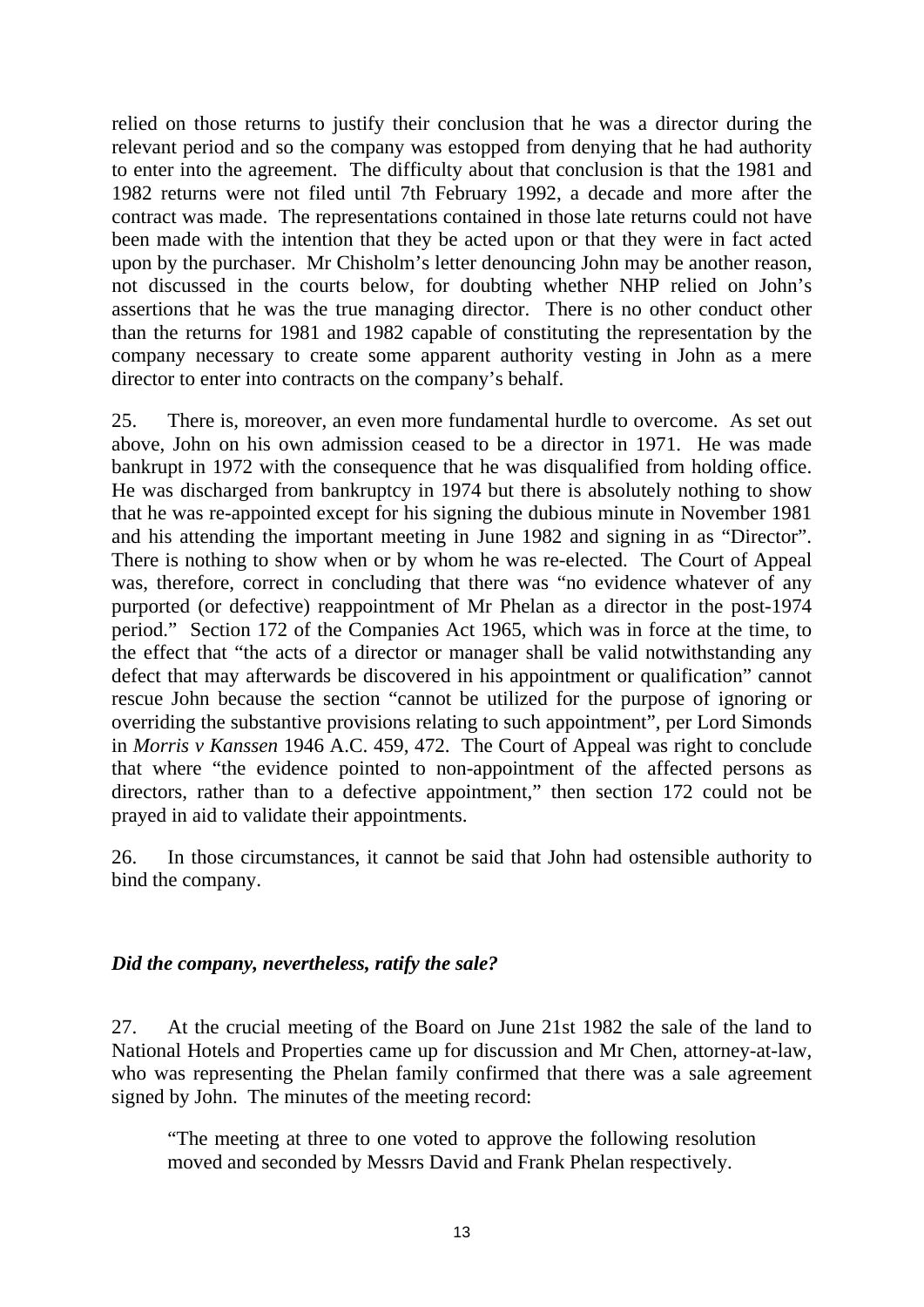That the sale agreement dated February 17th, 1982 and presented at this meeting be approved and that the authority vested in John Phelan by the board of directors to act for and on behalf of the board in such transaction be endorsed."

The dissenting voice was Mr Chisholm's. In this appeal both John's and Frank's appointments as directors have been questioned. If neither was validly appointed, voting would have been split between David and Mr Chisholm and article 106 provides that: "In case of an equality of votes, the chairman [David] shall have a second or casting vote." It is submitted by Ms Tracy Angus QC for the appellant that it is apparent on the face of the resolution that the chairman did not consider the need to cast and did not cast a second vote. If Frank were a properly appointed director, that interesting argument need not be considered.

28. Frank was appointed a director on July 6th 1970 at a meeting of the directors, John, Mr Charles Swann and Mr Hugh Hart, whose firm of attorneys were acting for the company at that time. The annual return made up to 28th July 1971, signed by Mr Hart and filed on 3rd January 1972, shows Frank as a director. So does the return to 24th October 1972 signed by Mr Hart and lodged with the registrar on 10th February 1973. It thus seems that he was re-elected at the next following annual general meeting after his appointment would have automatically expired pursuant to article 104. It is true that there is no record of Frank having been re-elected at the next following annual general meeting, but the company's records as to such meetings were exiguous, and subsequent documentary evidence strongly suggests that he was duly re-elected as a director. The returns for December 1981 and December 1982 albeit belatedly filed in 1992 as already set out above still show Frank as a director. Unlike John, there was no supervening event which would have disqualified Frank from holding office. Under the articles of association one third of the directors must retire each year but under article 100 a retiring director is eligible for re-election. Article 101 provides that the company at the meeting at which a director retires may fill the vacated office by electing a person thereto but in default the retiring director shall if willing to continue in office be deemed to have been re-elected unless at such meeting it is expressly resolved not fill such vacated office or unless a resolution for the re-election of such a director shall have been put to the meeting and lost.

29. In conclusion on this issue, there is a document recording Frank's election in 1970, there are a number of subsequent formal documents recording him as a director (see paras 20, 27 and 28 above), he was competent to continue as a director, there is no resolution declining to re-elect him, he behaved as if he were a director, and the only reason for doubting whether he was a director in 1982, the absence of a